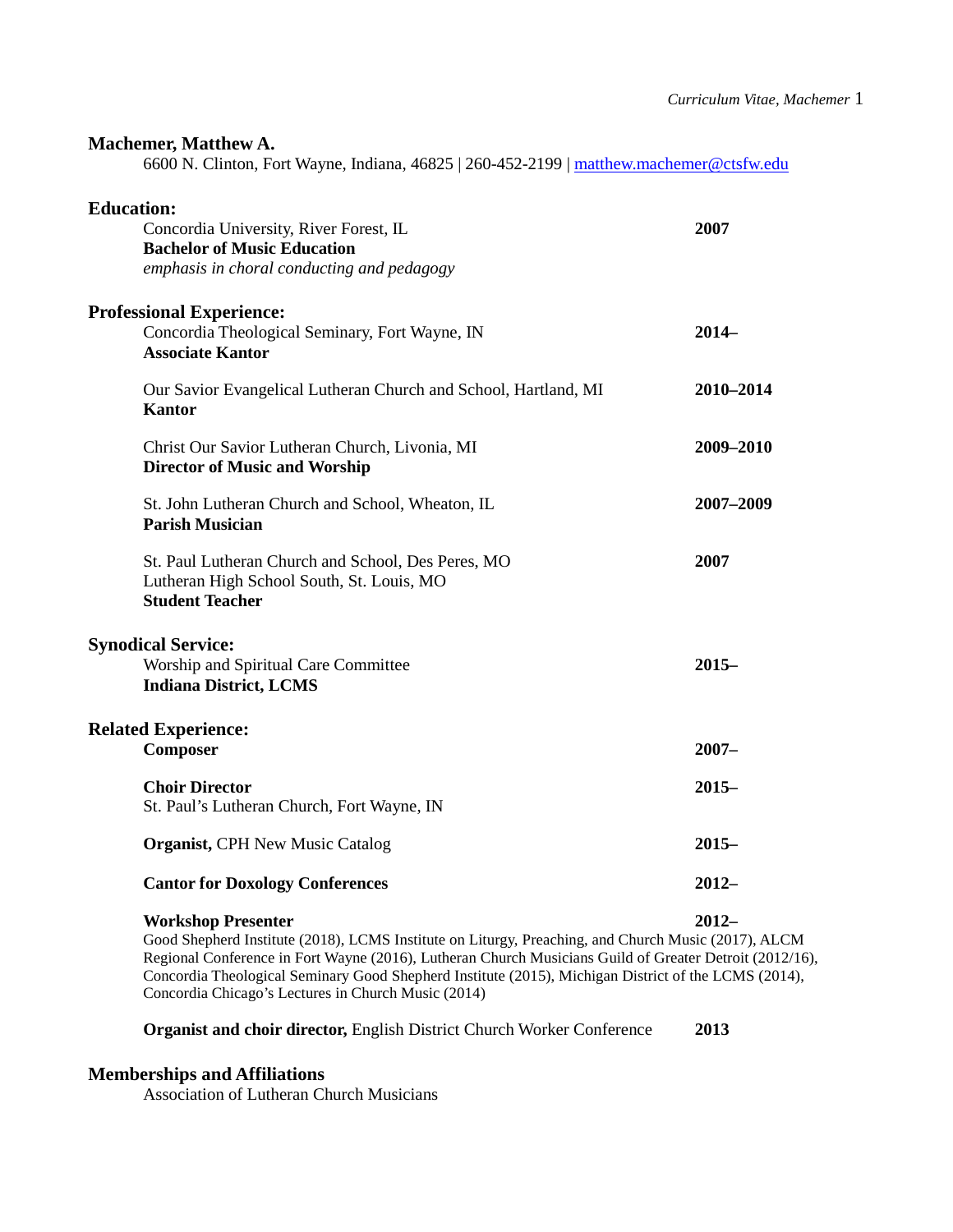| <b>Professional Development</b>                                                         |                 |
|-----------------------------------------------------------------------------------------|-----------------|
| Pursuit of graduate degree through Concordia University Wisconsin                       | 2018-           |
| Completed courses                                                                       |                 |
| Graduate Form and Analysis                                                              |                 |
| <b>Advanced Choral Conducting</b>                                                       |                 |
| Issues in Church Music                                                                  |                 |
| Graduate Applied Organ                                                                  |                 |
| Pursuit of graduate degree through Concordia Theological Seminary                       | 2014-           |
| Completed courses:                                                                      |                 |
| Liturgics I                                                                             |                 |
| Liturgics II                                                                            |                 |
| Church History I                                                                        |                 |
| Church History II                                                                       |                 |
| Church History III                                                                      |                 |
| Dogmatics I                                                                             |                 |
| Dogmatics II                                                                            |                 |
| Dogmatics III                                                                           |                 |
| <b>Theological Ethics</b>                                                               |                 |
| Greek I                                                                                 |                 |
| Greek II                                                                                |                 |
| Greek III                                                                               |                 |
| LCMS Institute on Liturgy, Preaching, and Church Music                                  | 2017            |
| Association of Lutheran Church Musicians Regional Conference                            | 2016            |
| Lectures in Church Music, Concordia University, Chicago, IL<br>$\overline{\phantom{0}}$ | 2003-09, 12, 14 |
| English District Professional Church Worker Conferences                                 | 2011, 2014      |
| Children's Choir Workshop                                                               | 2013, 2014      |
| Good Shepherd Institute, Concordia Theological Seminary, Fort Wayne, IN                 | 2013            |
| Life and Music of Donald Busarow, Bethany Lutheran Church, Detroit, MI                  | 2013            |
| Handbell Directors Workshop, Handbell Services, Dearborn, MI                            | 2012            |
| Michigan Association of Non Public Schools Conference                                   | 2012            |
| Illinois Music Education Conference, Peoria, IL                                         | 2003-2009       |

## **Collected Publications:**

Choral

"Your Hand, O Lord, in Days of Old," CPH, 2009 "For the Lord is Good," CPH, 2012 "As Your Coming Was In Peace," CPH, 2014 "Thee We Adore, O Hidden Savior," CPH, 2016 "Built on the Rock," CPH, 2016 "The Day of Resurrection," CPH, 2017 "We All Believe in One True God," CPH, 2017 "Of the Father's Love Begotten," CPH 2018 "Our Paschal Lamb, That Sets Us Free," CPH, 2018 "When In Our Music God Is Glorified," CPH, 2018 "Behold the Man," CPH, 2018

### Liturgical Music

"Acclamations," CPH, 2007

Propers for Palm Sunday, Maundy Thursday, Good Friday; One Year Lectionary "Acclamations," CPH, 2008

Propers for Reformation, All Saints' Day, and the season of Easter, Three Year Lectionary, Series Various music, Liturgy Solutions (liturgysolutions.com), 2011